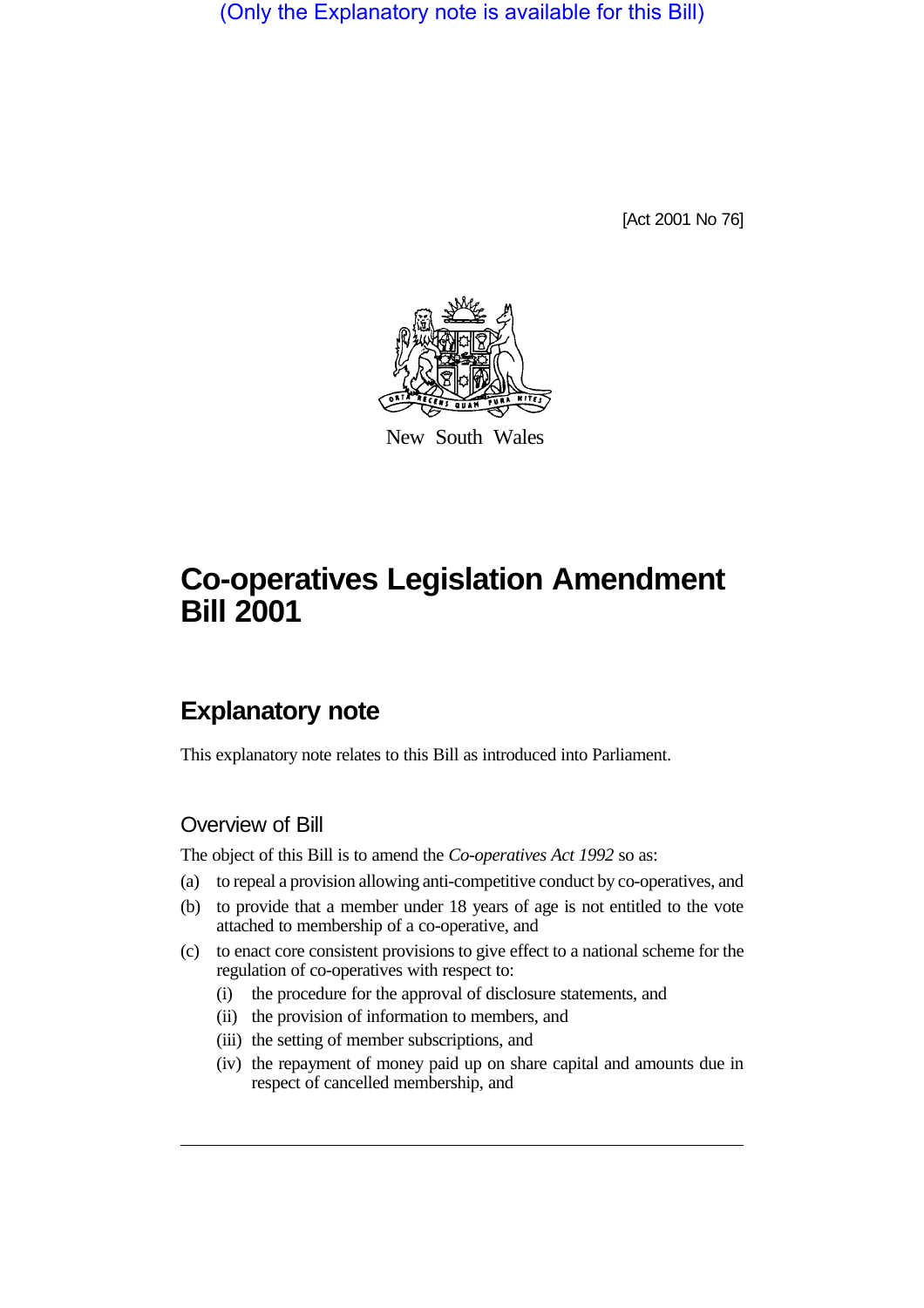Explanatory note

- (v) the adoption of certain provisions of the *Corporations Act 2001* of the Commonwealth, and
- (vi) annual general meetings and other meetings of co-operatives, and
- (vii) annual reports of co-operatives, and
- (viii) the qualifications of directors of co-operatives, and
- (d) to make it clear that a co-operative authorised by its rules to accept money before the commencement of a 1997 amendment to the *Co-operatives Act 1992* is not prohibited from accepting the money on deposit by that amendment.

The Bill also amends the *Co-operative Housing and Starr-Bowkett Societies Act 1998* in relation to the lodgment of certain statements and accounts and repeals certain redundant uncommenced amendments to the *Co-operatives Act 1992*.

### Outline of provisions

**Clause 1** sets out the name (also called the short title) of the proposed Act.

**Clause 2** provides for the commencement of the proposed Act on a day or days to be appointed by proclamation.

**Clause 3** is a formal provision giving effect to the amendments to the *Co-operatives Act 1992* set out in Schedule 1.

**Clause 4** is a formal provision giving effect to the amendments to the *Co-operative Housing and Starr-Bowkett Societies Act 1998* set out in Schedule 2.

**Clause 5** repeals most of a 1997 Act that contains amendments that are either commenced and incorporated in the *Co-operatives Act 1992* or that are uncommenced and have become redundant.

# **Schedule 1 Amendment of Co-operatives Act 1992**

#### **Approval of disclosure statements**

The *Co-operatives Act 1992* (*the Act*) requires a disclosure statement to be prepared in relation to a proposed trading co-operative containing the information necessary to ensure that prospective members are adequately informed of the nature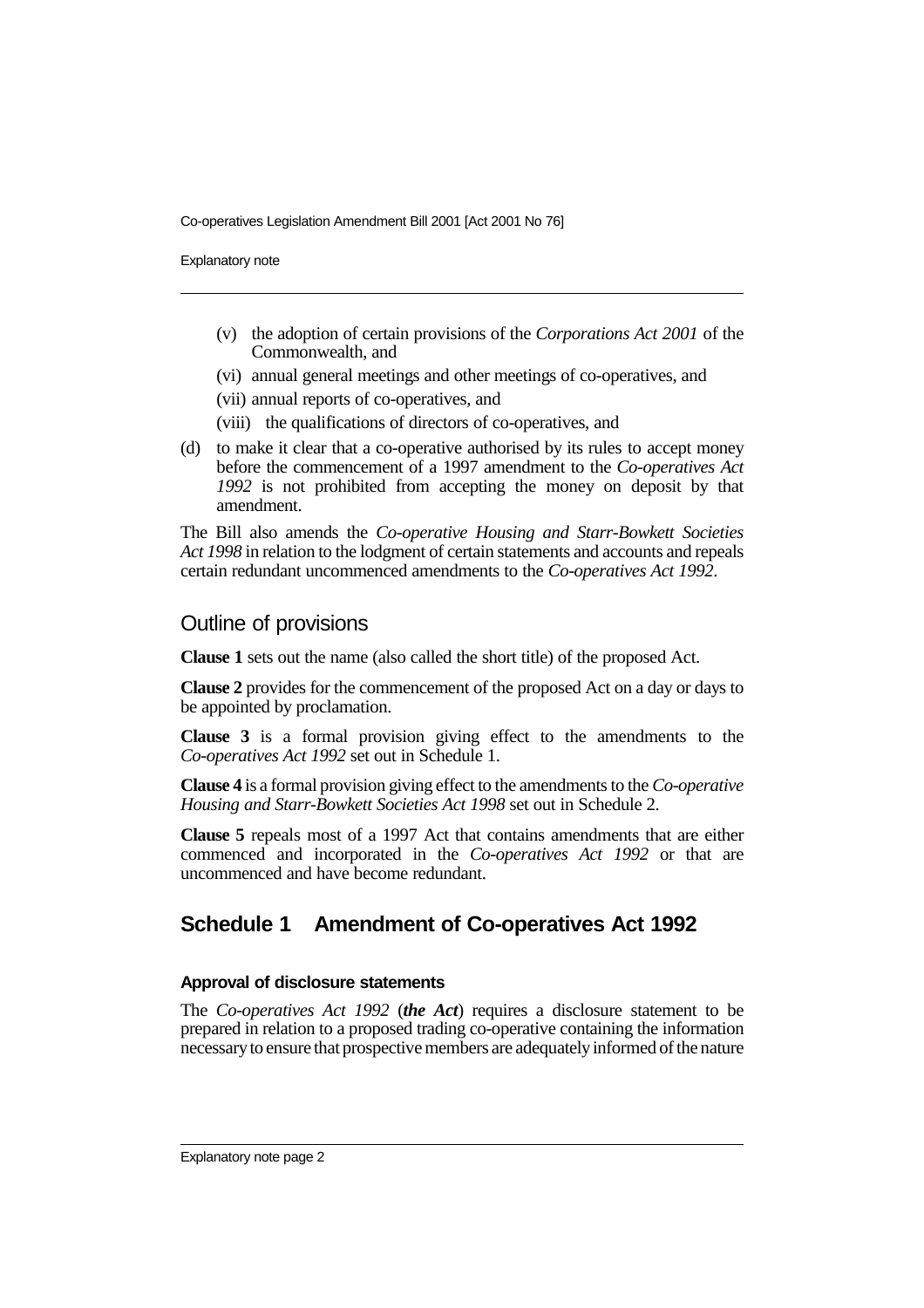Explanatory note

and extent of a person's financial involvement and liability as a member of a co-operative. Section 17 of the Act requires a draft disclosure statement for a co-operative to be submitted to the Registrar who may approve the draft statement as submitted, approve a different statement to that submitted or refuse to approve the statement.

**Schedule 1 [2]** gives the Registrar more flexibility in dealing with and approving disclosure statements. The Registrar can amend or require amendments to a statement or require additional information. The Registrar can also demand further information before approving a disclosure statement.

**Schedule 1 [3]** makes a consequential amendment.

#### **Exclusive dealing**

**Schedule 1 [4]** omits a provision authorising co-operatives to engage in exclusive dealing, which would otherwise be prohibited under the *Trade Practices Act 1974* of the Commonwealth.

#### **Entitlement to vote**

Section 65 of the Act deals with members of a co-operative who are under 18 years of age.

**Schedule 1 [5]** provides that such a member is not entitled to the vote attached to membership.

#### **Information to persons intending to become members**

Section 76A of the Act requires the board of a co-operative to provide each person intending to become a member of the co-operative with certain documents. In the case of a non-trading co-operative, or of a trading co-operative that has the Registrar's consent, it is sufficient that prospective members be given a chance to inspect the information at the registered office of the co-operative.

**Schedule 1 [7]** requires documents to be made available not only at the registered office of the co-operative but at each other office (if any) of the co-operative, whether in or outside New South Wales or Australia.

**Schedule 1 [8]** provides for the Registrar's consent to a trading co-operative under section 76A (to allow information to be inspected at the registered office of the co-operative) to be given subject to conditions.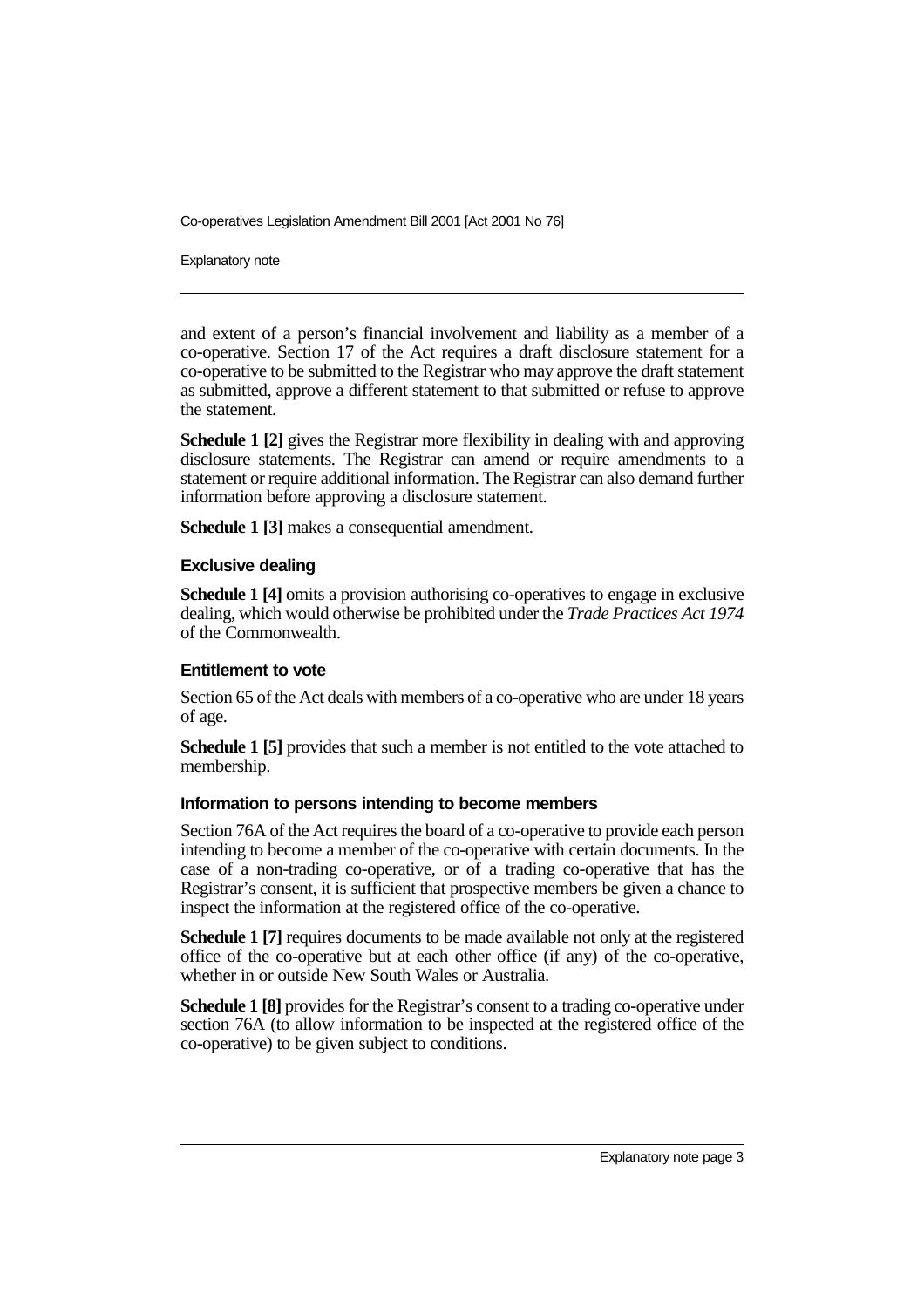Explanatory note

#### **Regular subscriptions payable by members**

Section 77 of the Act provides that the rules of a co-operative may require the payment by members of entry fees and regular subscriptions.

**Schedule 1 [9]** empowers a co-operative to set a member's regular subscriptions based on the business that the member does with the co-operative, or otherwise in accordance with the rules of the co-operative.

#### **Repayment of shares on expulsion**

Section 81 of the Act provides for the repayment of the amount paid up on shares held by a member on expulsion of the member. At present, the section requires any amount due to a member in those circumstances to be paid no later than 12 months after the date of expulsion.

**Schedule 1 [10]** will enable the board of a co-operative to defer a repayment of money paid up on share capital where the board is of the view that repayment would adversely affect the financial position of the co-operative or where the former member agrees to the deferment. The amendment also provides for the application of the relevant money.

**Schedule 1 [12]** and **[13]** make consequential amendments.

#### **Repayment of amounts due in respect of cancelled membership**

Section 134 of the Act requires a co-operative to pay to a former member whose membership has been cancelled the amount due to the member in respect of that cancellation or to apply that amount in a specified way.

**Schedule 1 [11]** provides that money up to a certain amount may be retained by the co-operative if, after diligent enquiry, the member cannot be found.

#### **Disclosure of information relating to share issues**

Section 146A of the Act requires the board of a trading co-operative to provide a member of the co-operative with a disclosure statement before shares are issued to the member.

**Schedule 1 [16]** removes the obligation to make full disclosure to current shareholders who are provided with annual reports and other information under the Act. The new provision also requires a co-operative to notify the Registrar of significant changes occurring after release of the disclosure statement and to file a new document that reflects the current situation. A provision is also inserted to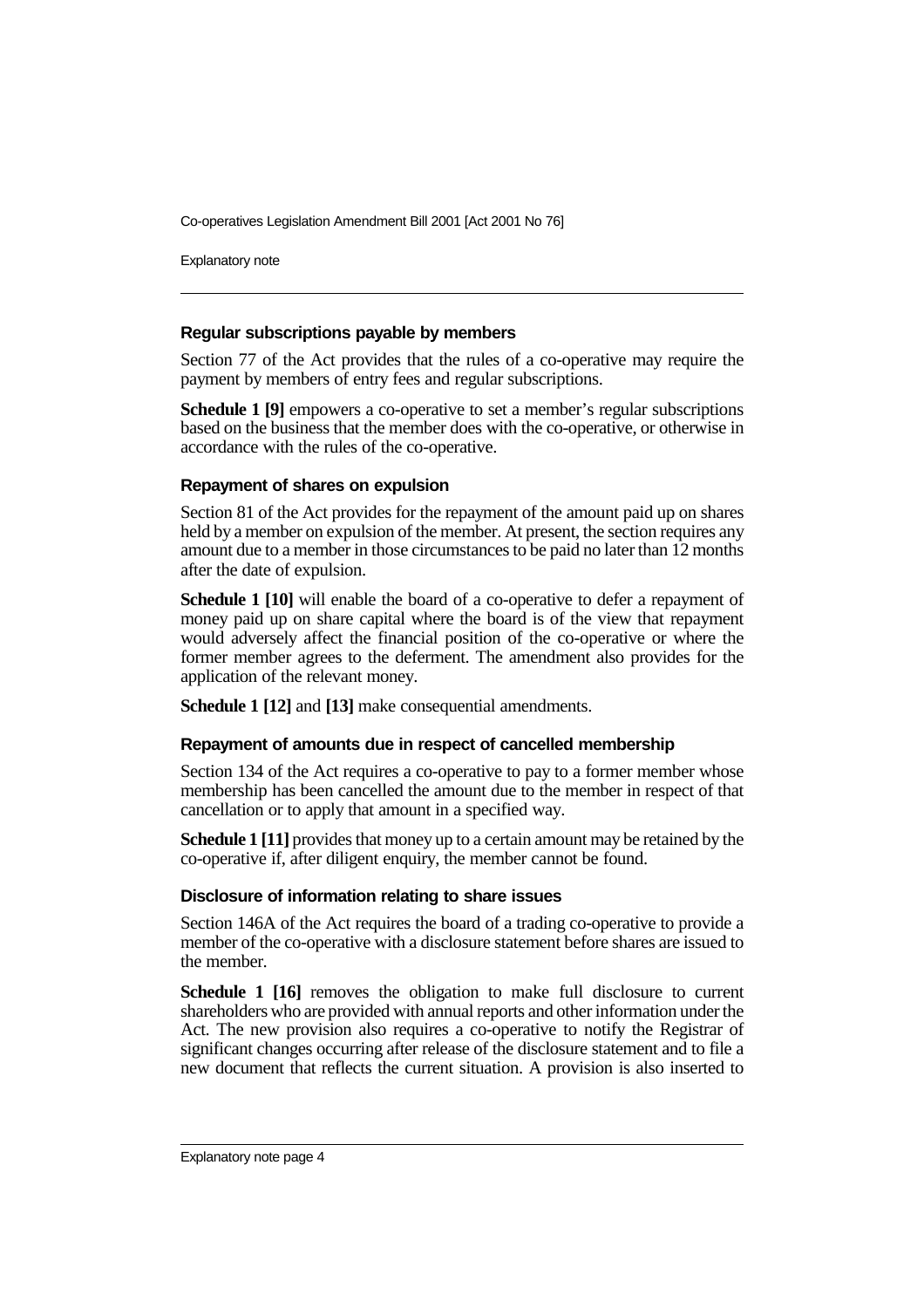Explanatory note

allow the Registrar to exempt a co-operative or class of co-operatives from the disclosure requirements where they would impose an unreasonable burden or be inappropriate for other reasons.

#### **Adoption of certain Corporations Act provisions about shares**

**Schedule 1 [17]** applies provisions of the *Corporations Act 2001* of the Commonwealth in relation to offers of shares in a trading co-operative to persons who are not already shareholders. The provisions relate to advertising securities, misleading statements, experts' consents, holding money on trust and the return of money where minimum subscriptions are not fulfilled.

#### **Members not required to take up additional bonus shares**

Section 155 of the Act provides that, if authorised by its rules, the board of a trading co-operative may require a member to take up or subscribe for additional shares. The section makes provision for a disclosure statement in relation to the share issue.

**Schedule 1 [18]** makes it clear that the section does not operate so as to require the normal disclosures relating to a bonus share issue under section 151 (4) (a), 156 or 282 (1) (b) of the Act.

#### **Meetings**

At present, the first annual general meeting of a co-operative must be held within 19 months after incorporation of the co-operative.

**Schedule 1 [19]** provides that the first annual general meeting of a co-operative must be held within 18 months after incorporation.

Section 203 of the Act requires the minutes of each general meeting, board meeting and sub-committee to be recorded, confirmed and signed and to be made available for inspection.

**Schedule 1 [20]** imposes an obligation that the minutes be recorded within 28 days of the meeting to which they relate.

#### **Qualification of directors**

At present, section 206 (3) of the Act provides that for each director of a co-operative who is an independent director of the co-operative there must be at least 3 directors who are active member directors.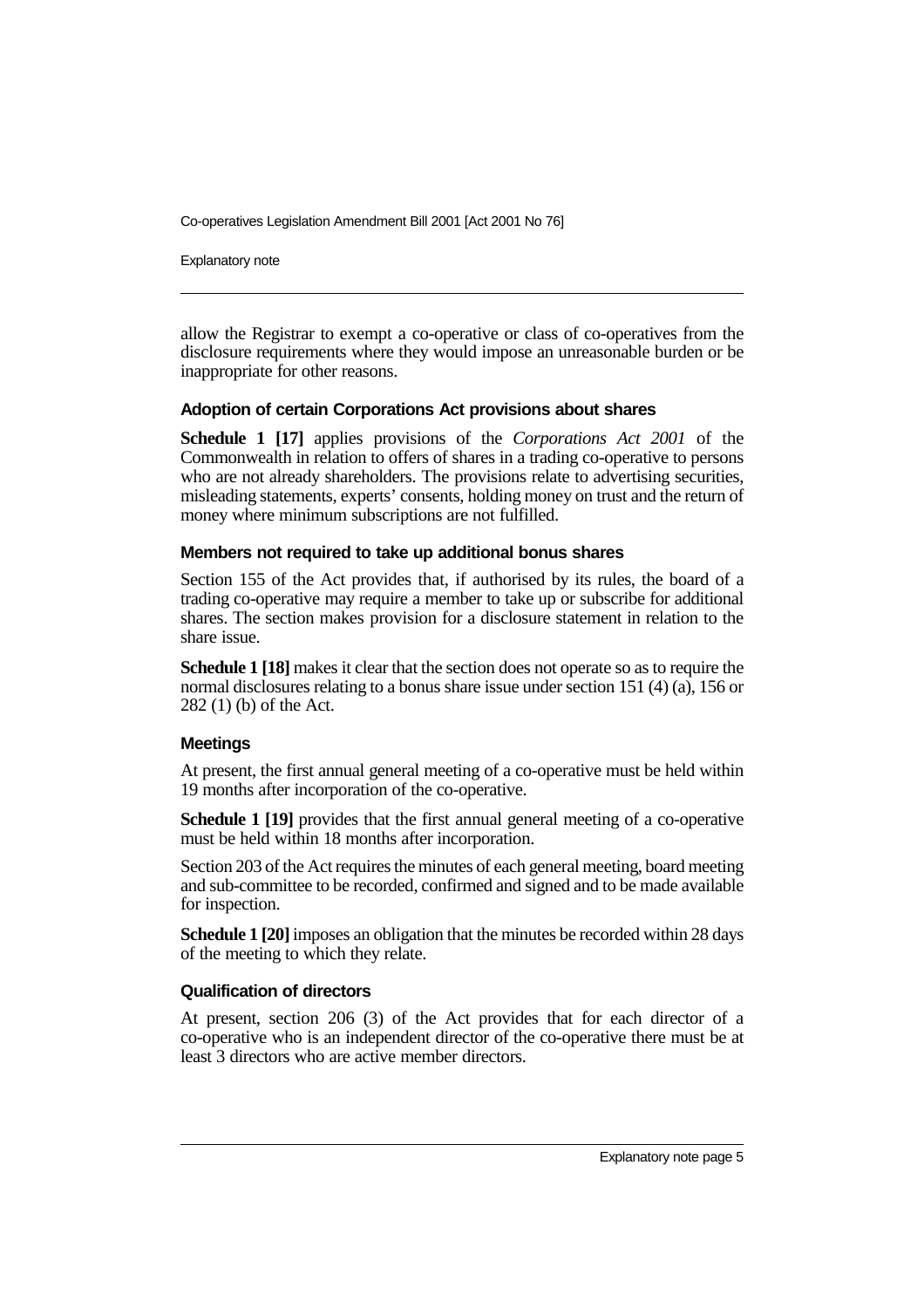Explanatory note

**Schedule 1 [21]** removes that requirement and instead requires that there must be a simple majority of active member directors, or such greater majority as the rules may provide.

At present, section 206A of the Act empowers the Minister to exempt co-operatives from the requirements of section  $206(3)$ , which is proposed to be amended by Schedule 1 [21]. **Schedule 1 [22]** omits section 206A as a consequence of that amendment.

**Schedule 1 [48]** provides for the continued operation, on a temporary basis, of orders made under the repealed section.

#### **Meetings of board**

Section 209 (4) of the Act provides that at any meeting of the board of directors of a co-operative a quorum is achieved when 50% of the total number of directors are present, or such greater number of directors as is specified in the rules are present.

**Schedule 1 [23]** imposes the additional quorum requirement that active member directors must outnumber independent directors by at least one, or by such greater number as is specified in the rules.

Section 210 of the Act provides for the transaction of business of the board of a co-operative outside of meetings and requires any resolution approved in writing by a majority of the directors of the board to be taken as being a decision of the board. The section requires such a resolution to be recorded in the minutes of the meetings of the board.

**Schedule 1 [24]** requires such a resolution to be recorded within 28 days after the last director required for the majority signs the resolution.

#### **Secretary of the board**

**Schedule 1 [25]** creates a requirement for a co-operative to have a secretary appointed by the board who is an adult ordinarily resident in Australia.

#### **Power of Registrar to grant exemptions**

Section 244 of the Act permits the Registrar to grant exemptions to co-operatives from compliance with any or all of the requirements of regulations made under Part 9 of the Act relating to accounts and the auditing of co-operatives.

**Schedule 1 [26]** allows for exemptions to be granted to any person or firm proposed to be appointed as an auditor or to any other person (such as a director or proposed director).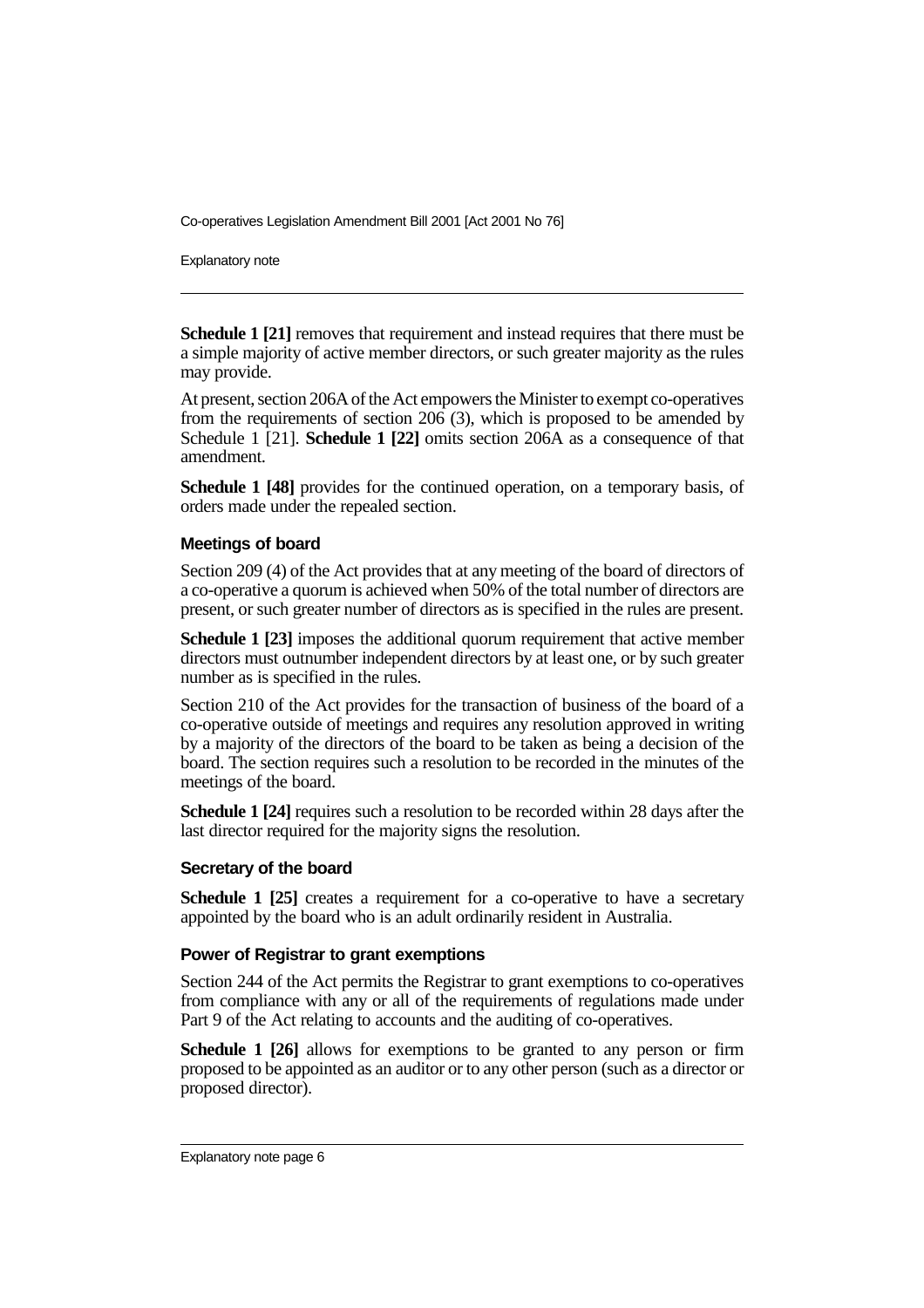Explanatory note

**Schedule 1 [27]** makes a consequential amendment.

#### **Annual report**

Section 252 of the Act requires a co-operative to send a copy of its annual report to the Registrar within the required period in each year. That report is required to include a copy of the accounts of the co-operative.

**Schedule 1 [28]** amends the list of matters required to be included in an annual report and provides that financial reports of subsidiaries do not need to be included unless the legislation under which the subsidiary is incorporated requires an annual report.

#### **Limits on deposit taking**

Section 263A of the Act imposes limits on the ability of a co-operative to accept money on deposit. A co-operative may accept money on deposit if it was authorised by its rules to do so immediately before the commencement of the *Co-operatives Act 1992*. Section 263A was inserted in the Act on 1 December 1997.

**Schedule 1 [29]** provides that a co-operative may accept money on deposit if it was authorised by its rules to do so immediately before the commencement of the amendment made by the *Co-operatives Amendment Act 1997* to insert section 263A, that is, immediately before 1 December 1997.

**Schedule 1 [48]** validates any such acceptance of money on deposit.

#### **Distribution of surplus or reserves to members**

Section 282 provides for a co-operative to apply a part of the surplus arising in any year from the business of the co-operative, or a part of the reserves of the co-operative by distribution to members as a rebate (on the basis of business done with the co-operative, the issue of bonus shares to members or the issue of a limited dividend to members).

**Schedule 1 [31]** and **[32]** provide for share holding to be taken into account on the issue of bonus shares or dividends.

#### **Maximum permissible level of share interest**

Section 289 of the Act provides that the maximum permissible level of share interest in a co-operative is 20% of the nominal value of the issued share capital of the co-operative. That maximum may be varied by an order of the Co-operatives Council. In the case of a particular person, the maximum can also be increased by a special resolution of the co-operative, approved by the Council.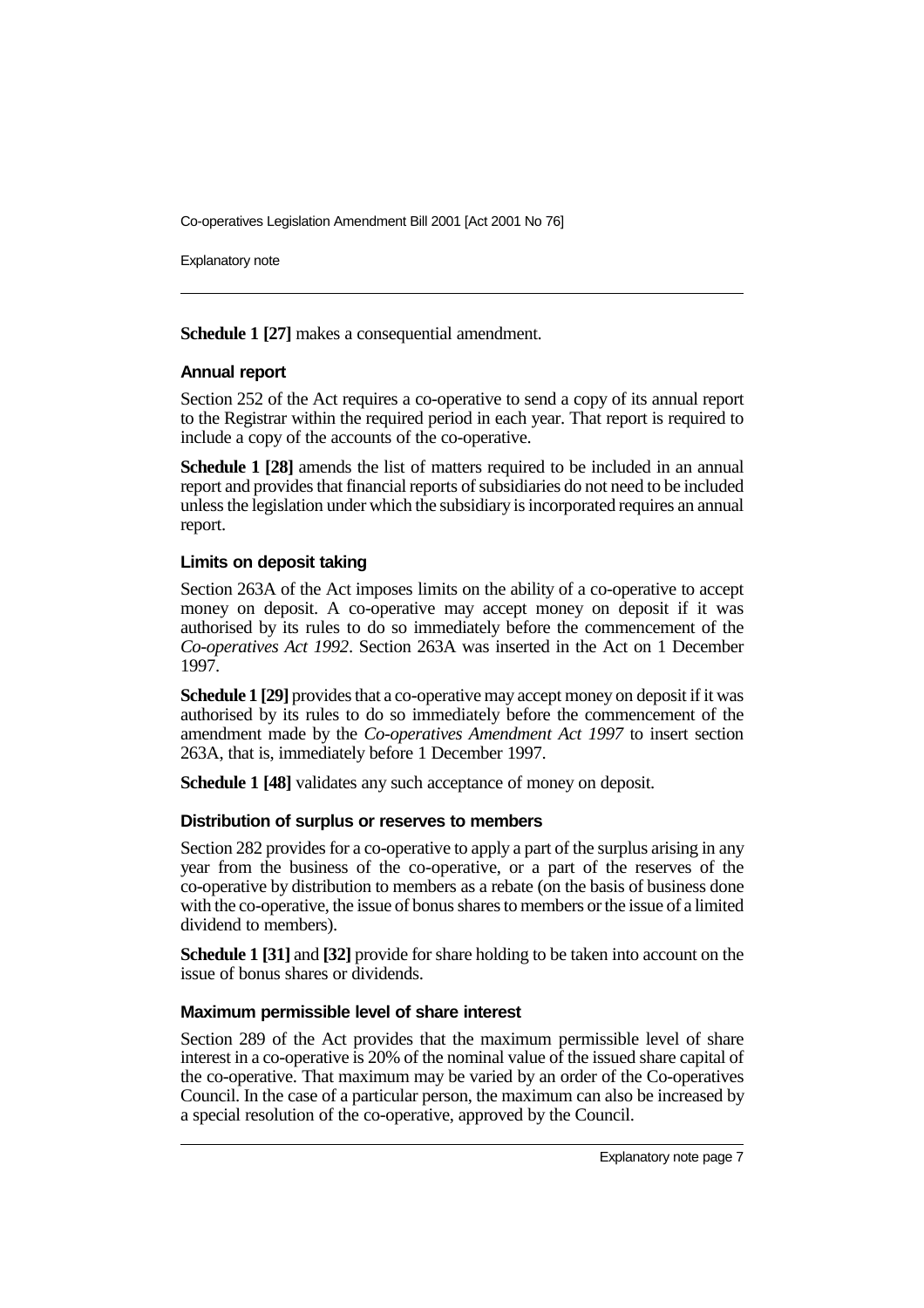Explanatory note

**Schedule 1 [33]** removes the ability of the Council to specify a maximum permissible level of share interest for a particular person.

**Schedule 1 [34]** provides for the approval of the Council to an increase in relation to a particular person to be given on conditions.

#### **Transfer of incorporation**

Section 316 of the Act allows a co-operative to apply for a transfer of incorporation and requires the co-operative, before doing so, to adopt any memorandum or articles of association or rules that may be necessary or considered desirable.

**Schedule 1 [35]** includes in that requirement a requirement to adopt any constitution or replaceable rules that may be necessary or considered desirable.

**Schedule 1 [36]** makes a consequential amendment.

#### **Winding up on Registrar's certificate**

Section 324 of the Act provides for a co-operative to be wound up on a certificate of the Registrar. The liquidator is required to give any security that may be prescribed by the regulations.

**Schedule 1 [37]** provides that the Registrar may exempt the liquidator from the requirement to provide that security, either unconditionally or subject to conditions.

#### **Registrar to be notified of certain changes relating to foreign co-operatives**

Section 369K of the Act requires the Registrar to be notified of certain changes affecting foreign co-operatives.

**Schedule 1 [39]** provides for a non-participating foreign co-operative to give notice of any change of the registered office or registered name of the co-operative in its State of incorporation or registration. (At present, only foreign co-operatives established under Australian law are required to notify such changes.)

#### **Mergers and transfers of engagements**

Section 369Q of the Act sets out the requirements to be met before an application can be made for consolidation of all or any of the assets, liabilities and undertakings of a NSW co-operative and a non-participating co-operative by a merger or transfer of engagements. The section requires the proposed merger or transfer to be approved by a special resolution passed by special postal ballot or, in some circumstances, by a resolution of the board of the co-operative unless the Registrars in both States permit consent to the merger or transfer by board resolution.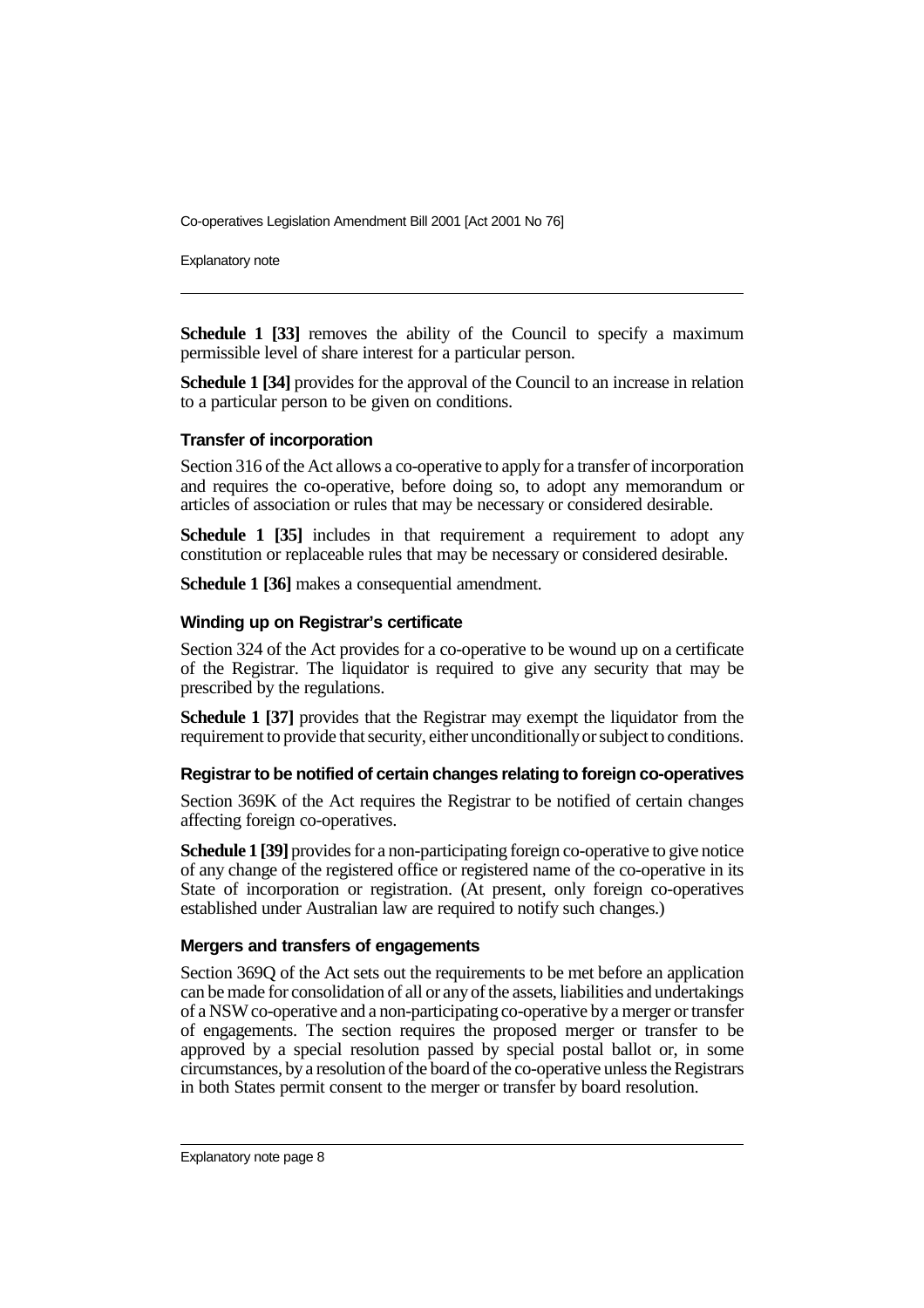Explanatory note

**Schedule 1 [40]** provides for the requisite approval for making an application for approval of a proposed merger or transfer to be given by special resolution passed at an annual general meeting, or by ordinary resolution of the board. The amended section also provides for consent to such an arrangement to be granted with or without conditions, including conditions requiring members to receive a disclosure statement.

#### **Phasing-in of 1997 amendments**

**Schedule 1 [44]** gives co-operatives an additional 2 years to bring their rules into conformity with the Act and the regulations. (When the Act was amended in 1997 a 2-year phasing-in period, or any longer period approved by the Registrar, was provided for.)

**Schedule 1 [45]** allows the Registrar to approve a longer phasing-in period in relation to a class of co-operatives and not just a particular co-operative.

**Schedule 1 [46]** validates rules of certain co-operatives for the duration of the longer phasing-in period.

#### **Savings and transitional provisions**

**Schedule 1 [43]** empowers the Governor to make savings and transitional regulations consequent on the enactment of the proposed Act.

**Schedule 1 [47]** inserts a savings and transitional provision relating to loans made by members under section 268 of the Act before the Act was amended in 1997. Section 268 of the Act empowers a co-operative to require its members to loan money to the co-operative. Prior to the insertion of section 268A in 1997, members determined the rate of interest on those loans when approving the loan proposal. Section 268A provides for the fixing of the rate of interest at the rate of dividend payable in respect of that period on share capital of the co-operative. Rates approved by members under section 268 loan proposals made before the commencement of section 268A (in December 1997) may differ from the rate now fixed by section 268A. The proposed amendment provides for loans made by members to the co-operative before the commencement of section 268A to continue on the terms in which they were made.

**Schedule 1 [48]** makes savings and transitional provisions consequent on the enactment of the proposed Act.